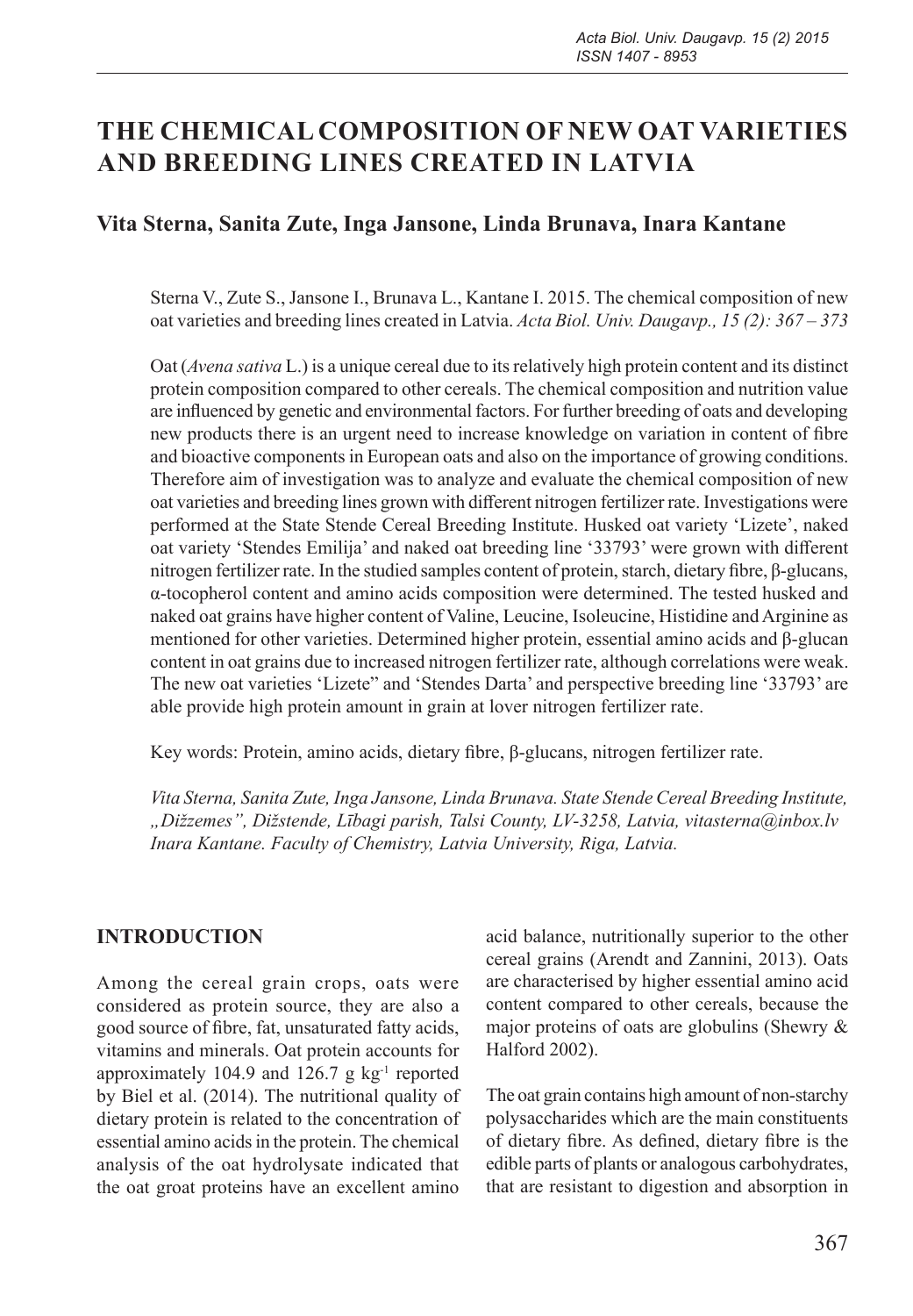the human small intestine with complete or partial fermentation in the large intestine. Dietary fibre can be divided into soluble dietary fibre (SDF) and insoluble dietary fibre (IDF) where the SDF forms a solution when mixed with water.

Oat β-glucan has outstanding functional properties and is of huge importance in human nutrition. Several studies have shown the cholesterol level decreasing due to increase β-glucans in human diet. The β-glucans content in oats ranges from 2 to 8 g  $100 \text{ g}^{-1}$  of oat groats (Welch 1995) and is seemingly influenced by genetic and environmental factors. In comparison to the other cereals, oat β-glucaare present in higher levels and are more readily soluble - 88 % which is much higher that barley (69 %) (Arendt & Zannini 2013).

Due to the increased consumer awareness regarding health and the role of various foods in the improvement of quality of life, oats hold many opportunities for development as foods, feeds, industrial and pharmaceutical products, which all add value to the oat crop. For further breeding of oats, there is an urgent need to increase knowledge on variation in content of fibre and bioactive components in European oats and also on the importance of growing conditions (Arendt & Zannini, 2013). Old and new types of oats need to be characterized on a broader scale. Therefore the aim of investigation was to analyze and evaluate the chemical composition of new oat grains' varieties and breeding lines using different nitrogen fertilizer rate during vegetation.

### **MATERIAL AND METHODS**

The research was conducted at the State Stende Cereal Breeding Institute. The material consisted of husked oat varieties 'Laima and 'Lizete', naked oat variety Stendes Emilija (S-156) and naked oat breeding lines '33793' and '34170'.

Field experiments made for season 2013. The soil type was sod podzolized sandy loam Albeluvisol (Eutric), content of organic substance 26.1 mg.kg<sup>-1</sup>, soil pH KCl 5.6, available phosphorus  $P_2O_5$  194.0 mg.kg<sup>-1</sup>, and potassium  $K_2$ 0 176.2 mg.kg<sup>-1</sup>. The experimental treatment consisted of three nitrogen (N) rates - N80, N120 and N160. Complex mineral fertilizer NPK 17:10:14 was used as a basic fertilizer at the rate 470 kg per ha (pure matter  $N - 80$  kg ha<sup>-1</sup>,  $P_2O_5$  - 47 kg ha<sup>-1</sup>, K<sub>2</sub>0 - 66 kg ha<sup>-1</sup>  $\alpha$ <sup>1</sup>) in the field trial. The N application was split, part at the end of the tillering stage (growing stage/GS 29) of the crops. Ammonium nitrate (N 34%) was used as a top-fertilizer in the amount 40 kg N ha<sup>-1</sup> (N120) and 80 kg N ha<sup>-1</sup> (N160). The field treatments were laid out in a randomized complete block design (the plot size 10 m2 , four replicates).

Mean grain samples from all replications (0.5 kg) were taken for testing with Infratec Analyser 1241 (test weight, protein, starch, β-glucans, and lipid content).

### **Amino acids**

Dried, defatted oat grains samples are treated with constant boiling 6N hydrochloric acid in an oven at around 110°C for 23 h. Amino acids were detected using reversed-phase HPLC/MS (Waters Alliance 2695, Waters 3100, column XTerra MS C18 5 μm, 1x100 mm). Mobile phase (90% acetonitrile: 10% deionised water) 0.5mlmin-1, column temperature. 40<sup>o</sup>C.

The sum of essential amino acids was calculated as  $EAA = Thr + Val + Met + Ile + Leu + Phe +$ His + Lys (FAO/WHO).

### **Dietary fibre**

Samples are incubated at  $\sim$  95 °C for 30 min in a phosphate buffer (pH 8.2) solution containing 100 μL alfa-amylase. The pH is then adjusted to 7.5 and 100μL protease is added. After incubation at 60 ºC for 30 min the pH is adjusted to 4.5. Before the last incubation at 60 ºC for 30 min, 200 μL amyloglucosidase is added. Duplicate samples are always processed, allowing the subtraction of protein and ash for the calculation of the total dietary fibre (TDF) content. Soluble dietary fibre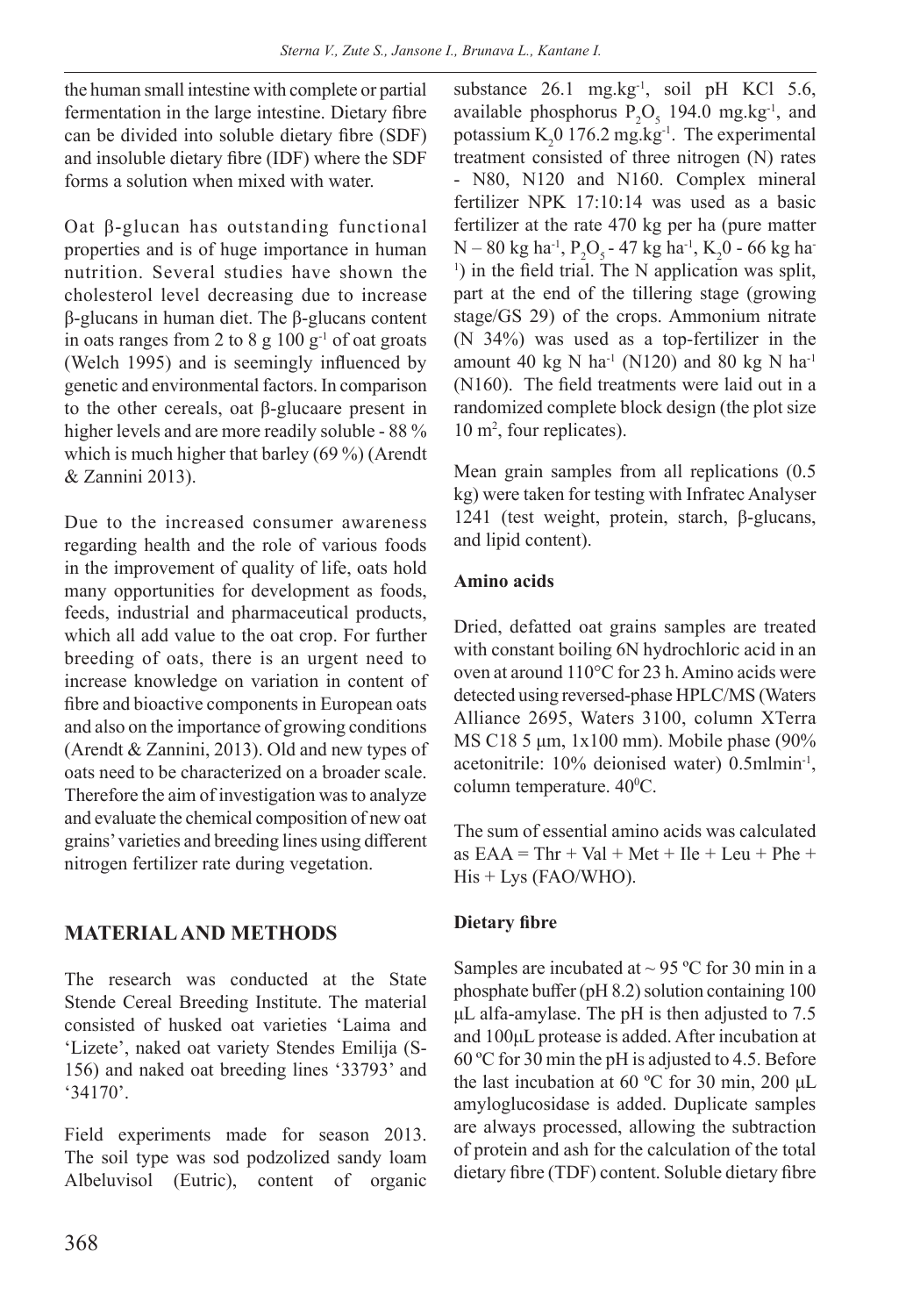*The chemical composition of new oat varieties and breeding lines created in Latvia*

|                                      | Amount of N fertilizer rate, kg ha <sup>2</sup> |                  |                  |  |  |  |
|--------------------------------------|-------------------------------------------------|------------------|------------------|--|--|--|
| Trait                                | 120<br>80                                       |                  | 160              |  |  |  |
|                                      | Mean $\pm$ SD                                   |                  |                  |  |  |  |
| Protein content, $g \text{ kg}^{-1}$ | $136.8 \pm 24.1$                                | $145.2 \pm 26.2$ | $149.5 \pm 28.4$ |  |  |  |
| Fat content, $g \text{ kg}^{-1}$     | $88.2 \pm 25.2$                                 | $87.7 \pm 26.4$  | $85.0 \pm 25.1$  |  |  |  |
| Starch, $g \text{ kg}^{-1}$          | $380.9 \pm 81.8$                                | $370.3 \pm 8.51$ | $370.6 \pm 80.6$ |  |  |  |
| Total dietary fibre, $g \, kg^{-1}$  | $230.0 \pm 8.5$                                 | $235.9 \pm 6.8$  | $203.9 \pm 6.7$  |  |  |  |
| $β$ - glucans, g kg <sup>-1</sup>    | $32.1 \pm 3.9$                                  | $33.4 \pm 3.3$   | $33.4 \pm 2.6$   |  |  |  |

Table 1. Protein, fat, starch and dietary fibre content of oat grains

(SDF) calculated trough same procedure without using ethanol precipitation, where after filtration obtained amount of insoluble dietary fibre (IDF) subtracting from TDF.

The statistical analysis was performed using SPSS 17. Correlation defined as medium close if  $0.5 < r > 0.79$ . Statistical significance was declared at  $p < 0.05$ .

### **RESULTS**

The chemical composition of tested oat grains' samples under different rates of nitrogen application is showed in the Table 1.

The results of research demonstrated that higher protein content was determined in samples which grown with higher nitrogen fertilizer rate (160 kg nitrogen per ha2 ). A weak positive correlation r=0.31 between protein amount in oat grains and nitrogen fertilizer rate was calculated, which is significant (p=0.032), but protein amount was not differed significantly among groups with different nitrogen fertilizer rate (p=0.204). Results of research showed the same increase of protein content as husked oat variety 'Lizete', as well as naked oats "Stendes Emilija" and '33793'. Increase of protein amount in connection with nitrogen fertilizer rate in different oat varieties and breeding line are showed in Fig. 1.



Fig. 1. Protein amount in oat grains grown in different nitrogen fertilizer rate.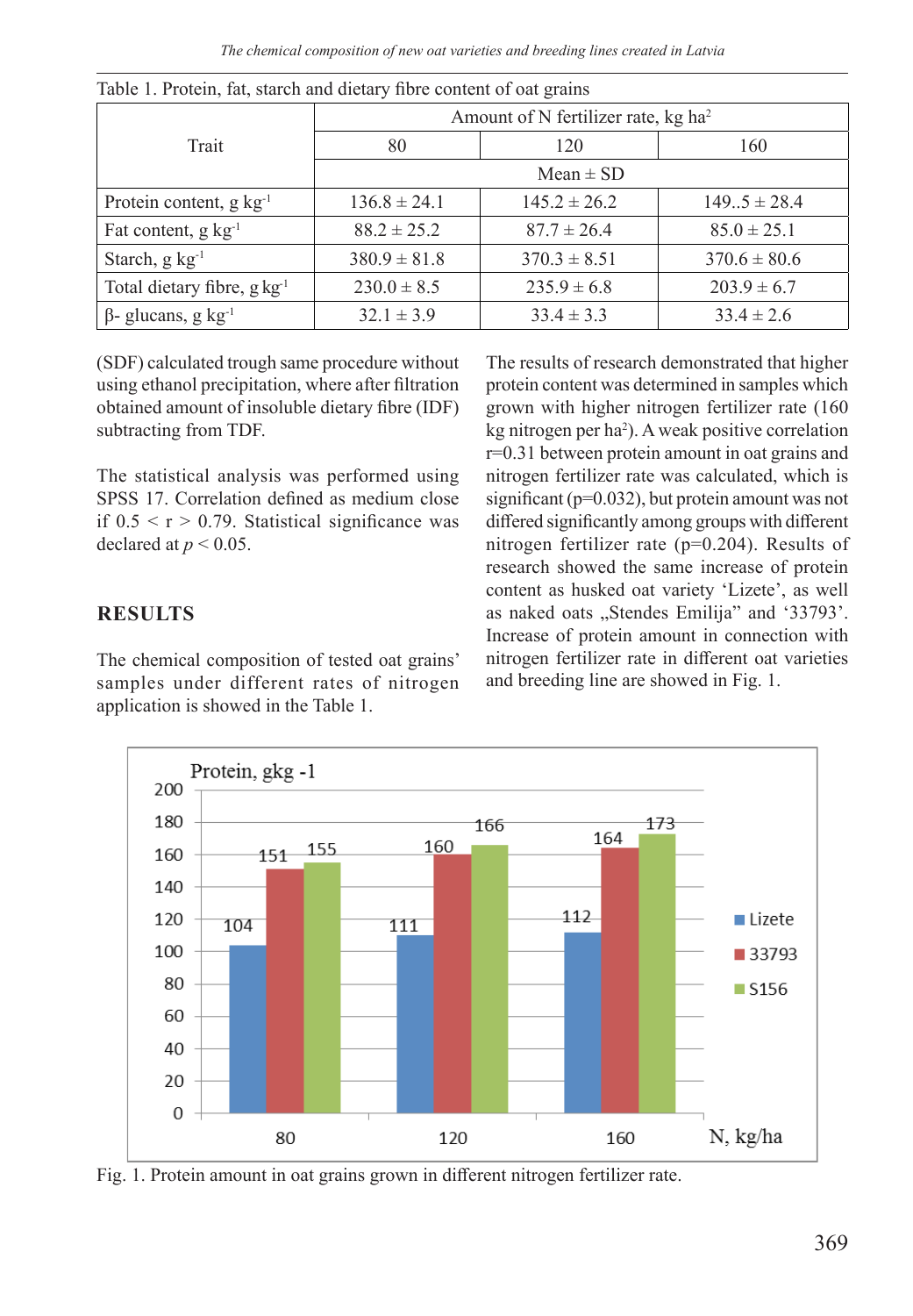|  |  |  |  |  |  |  | Sterna V., Zute S., Jansone I., Brunava L., Kantane I. |
|--|--|--|--|--|--|--|--------------------------------------------------------|
|--|--|--|--|--|--|--|--------------------------------------------------------|

| Amino                 |                  | Nitrogen fertilizer rate, kgha <sup>-1</sup> |                  |       |              |
|-----------------------|------------------|----------------------------------------------|------------------|-------|--------------|
| acids, g<br>$kg^{-1}$ | 80               | 120                                          | 160              | $r^*$ | Reference*** |
| Val                   | $6.65 \pm 0.48$  | $6.95 \pm 0.71$                              | $7.32 \pm 0.95$  | 0.414 | 4.5          |
| Met                   | $2.00 \pm 0.28$  | $2.38 \pm 0.41$                              | $2.28 \pm 0.21$  | 0.495 | 1.9          |
| <b>Ile</b>            | $4.74 \pm 0.37$  | $5.10 \pm 0.57$                              | $5.43 \pm 0.75$  | 0.509 | 4.2          |
| Leu                   | $9.68 \pm 0.65$  | $10.11 \pm 0.67$                             | $10.78 \pm 1.28$ | 0.514 | 7.6          |
| Lys                   | $4.24 \pm 0.34$  | $4.71 \pm 0.95$                              | $5.00 \pm 1.05$  | 0.415 | 2.9          |
| Thr                   | $4.45 \pm 0.31$  | $4.78 \pm 0.41$                              | $4.98 \pm 0.60$  | 0.504 | 2.7          |
| Phe                   | $6.03 \pm 0.54$  | $6.44 \pm 0.78$                              | $6.95 \pm 1.10$  | 0.485 | 5.3          |
| <b>His</b>            | $3.90 \pm 0.26$  | $4.27 \pm 0.34$                              | $4.64 \pm 0.78$  | 0.586 | 1.2          |
| Tyr                   | $4.02 \pm 0.31$  | $4.30 \pm 0.74$                              | $4.48 \pm 0.77$  | 0.340 | 3.3          |
| Arg                   | $10.22 \pm 0.60$ | $10.93 \pm 0.98$                             | $11.42 \pm 1.28$ | 0.518 | 4.8          |
| Asp                   | $9.78 \pm 0.80$  | $10.34 \pm 1.25$                             | $10.58 \pm 1.94$ | 0.363 | 5.4          |
| Ser                   | $6.05 \pm 0.68$  | $6.28 \pm 0.59$                              | $6.50 \pm 1.00$  | 0.278 | 3.5          |
| Glu                   | $27.31 \pm 3.40$ | $29.34 \pm 3.37$                             | $31.28 \pm 5.31$ | 0.434 | 32.5         |
| Pro                   | $7.99 \pm 0.57$  | $8.48 \pm 0.78$                              | $8.88 \pm 1.13$  | 0.459 | 10.8         |
| Gly                   | $6.41 \pm 0.50$  | $6.60 \pm 0.51$                              | $6.87 \pm 0.64$  | 0.384 | 4.4          |
| Ala                   | $5.99 \pm 0.51$  | $6.31 \pm 0.56$                              | $6.57 \pm 0.88$  | 0.391 | 3.8          |
| $EAA**$               | $43.28 \pm 5.64$ | 44.67±4.57                                   | $47.41 \pm 6.67$ | 0.591 |              |

Table 2. Composition of Amino Acids in oat grains grown in different conditions

\* Correlation between amino acid and nitrogen fertilizer rate

\*\* Sum of essential amino acids, g kg-1

\*\*\*Arendt, E.K. & Zannini E. (2013)

The fat content in tested oat varieties ranged from 5.2 to  $12.1$  g $100g^{-1}$ , it was not differed significantly among groups with different nitrogen fertilizer rate and there was not observed correlation between oat grains fat content and nitrogen fertilizer rate. These differences are most likely due to genetic factors of varieties and breeding lines. The evaluation of starch amount and dietary fibre amount in oat grains grown in different conditions showed similar results. The results of research demonstrated that β- glucans amount in tested oat varieties and breeding lines ranged from 31 to 34 g kg<sup>-1</sup>. There was observed a weak, positive correlation -  $r=0.32$  between amount of β-glucans and nitrogen fertilizer rate, which is significant ( $p=0.029$ ).

The sum of essential amino acids was not differed significantly in groups with different nitrogen fertilizer rate ( $p = 0.228$ ), but was observed positive medium close correlation (r  $= 0.591$ ) between sum of essential amino acids and nitrogen fertilizer rate, which is statistically significant. Determined amino acids content of oat grains grown with different nitrogen fertilizer rate, total amino acid amount and correlation ratio reflected in Table 2. There were compared single amino acids content of oat grains from different varieties and breeding line in connection with nitrogen fertilizer rate in research (Fig. 2.) Higher amount of essential amino acids has variety '33793'.

#### **DISCUSSION**

The results of research demonstrated slightly higher protein content in comparison with other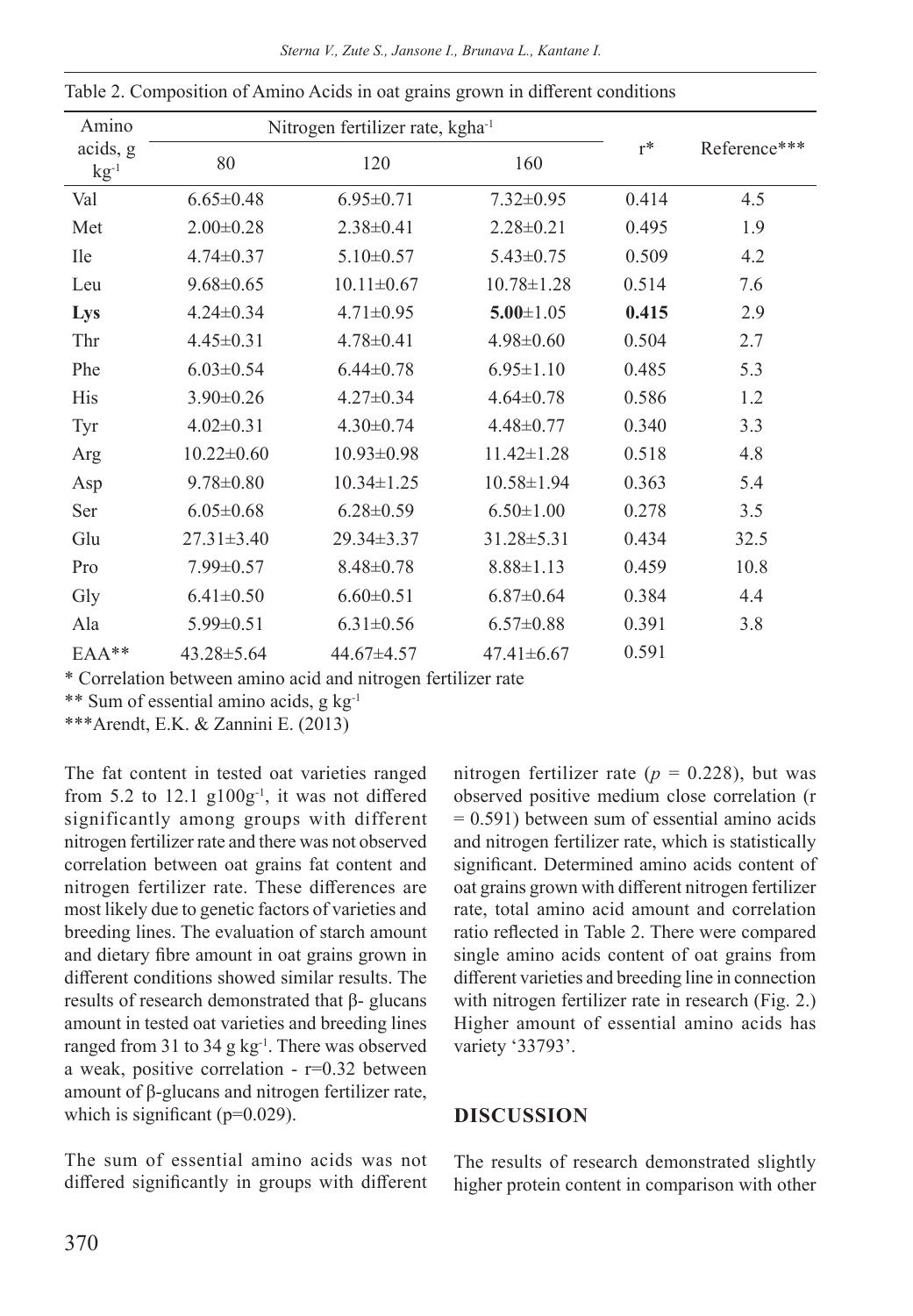

Fig. 2. Essential amino acids in oat samples,  $g Kg^{-1}$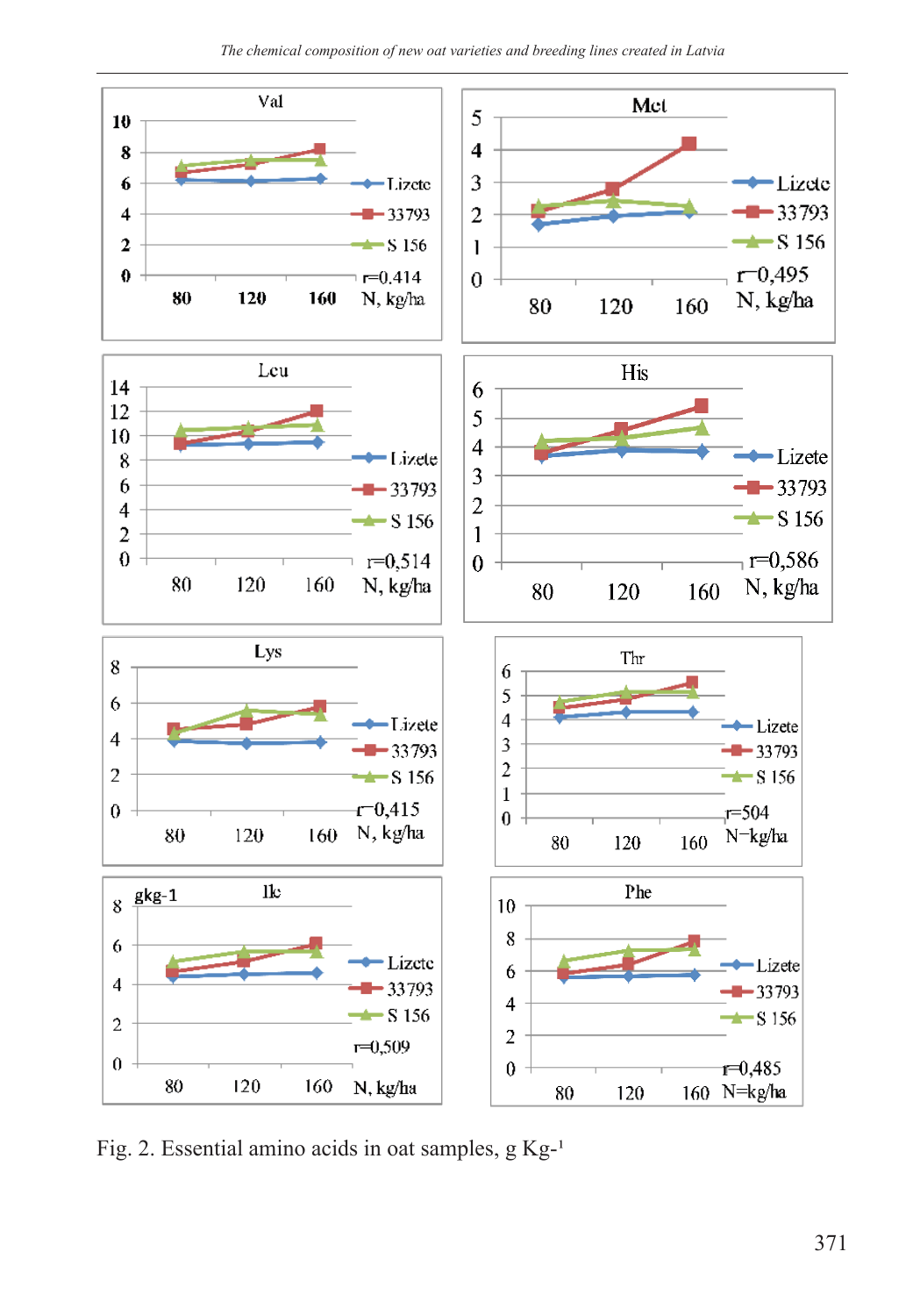researchers findings, where protein content for husked oat was reported 115.0 g kg<sup>-1</sup>, for naked oat - 143.4 g kg<sup>-1</sup> (Biel et. al., 2009). Givens et. al. (2004) reported that crude protein ranged  $90 - 96$  g kg<sup>-1</sup> for husked oats and  $117 - 123$  g kg-1 for naked oats. Results of research assumed in figure 1, showed similar increase of protein amount as for husked oat variety 'Lizete', as well as naked oat variety 'Stendes Emilija' and naked oat breeding line '33793'. There is observed weak positive correlation between protein amount in oat grains and nitrogen fertilizer rate, but difference among groups grown in different conditions in same year is not significant. In turn, Givens et. al. (2004) concluded, that the optimum nitrogen fertiliser treatment (80-140 kg per ha) resulted in a consistent and significant (P<0.001) increase in crude protein for all varieties from a 95 to  $118$  g kg<sup>-1</sup> compared with zero nitrogen. The new oat varieties 'Lizete" and 'Stendes Darta' and perspective breeding line '33793' are able provide high protein amount in grain at lover nitrogen fertilizer rate.

The fat content of tested oat grains varied from 5.20 to 12.40 g 100g-1(5.2-12.4%). According to reported data (Zhou et al. 1999), the lipid content in the oat grain ranges from 3.1 to 11.8 %. There are not found data from literature about connection between fat content of oats and nitrogen fertilizer rate. Givens et. al. (2004) concluded that lipid content in oat is strongly dependent on meteorological conditions of sowing year. At the same time, optimum nitrogen treatment had a significant (P<0.001) reduction effect on starch levels from an average of 509 to 482 g kg-1 DM (Givens et.al. 2004). The results of this study showed decrease of starch amount from 380.9 to 370.6 g  $kg^{-1}$  and it was evaluated as not significant. The accumulation of starch is more sensitive to high temperature than the accumulation of nitrogen, which frequently determines increases in grain nitrogen proportion and thus results in higher protein content.

Oat fibre is the most variable constituent, with more than a five-fold variation across species. The results of research demonstrated high variation in total dietary fibre content in oat grain  $-136.6$  g kg<sup>-1</sup> to 301.7 g kg<sup>-1</sup> (13.6-30.2%) and did not differed significantly by oat varieties or nitrogen fertilizer rate ( $p > 0.05$ ). Data obtained in literature showed that oat caryopsis contains 10.2–12.1 % fibre, of which 4.1–4.9 % is soluble fibre and  $6.0-7.1\%$  is insoluble fibre, depending on the oat genotype (Manthey et al. 1999).

The content of β-glucans of oat grain samples ranged 27 g  $kg^{-1}$  to 35 g  $kg^{-1}$  and it is lower in comparison with our previous results, where average content of β-glucans for naked oat varieties determined 49.9 g kg<sup>-1</sup> and 50.7 g kg-1 (Brunava, 2014). Although observed weak significant correlation ( $r = 0.32$ ) with nitrogen fertilizer rate, the difference between growing conditions in the same year was not significant  $(p = 0.174)$ .

Not all proteins have the same nutritional value; protein quality strongly depends on its amino acid composition and digestibility. The sum of essential amino acids in this study ranged from 43.28 to 47.41 g  $kg^{-1}$  Results of research demonstrated increase amino acid amount in oats grown with higher nitrogen fertilizer rate. As a whole is determined weak correlation, but Isoleucine, Leucine, Threonine, Histidine and Agrinine, the same as the sum of essential amino acids has medium close correlation with nitrogen fertilizer rate. The difference among oats grown using different nitrogen fertilizer rate was not significant. There are contradictions in scientific literature in connection with factors influenced amino acids composition. Some researchers consider, that amino acid composition of oat protein was unaffected by nitrogen, phosphorous and potassium fertilization although the effect of deficiencies of these nutrients decrease protein content (Arendt & Zannini, 2013), in turn, Givens at.al. (2004) concluded, that nitrogen fertilizer treatment significantly (P<0.001) increased the concentration of all amino acids. Results of single amino acid amount in different oat varieties in connection with nitrogen fertilizer rate (fig.2) showed that husked oat 'Lizete' has low amino acid increase, but naked oat breeding line '33793' has strong increase of amino acid amount, when nitrogen fertilizer rate increased. Observed also,